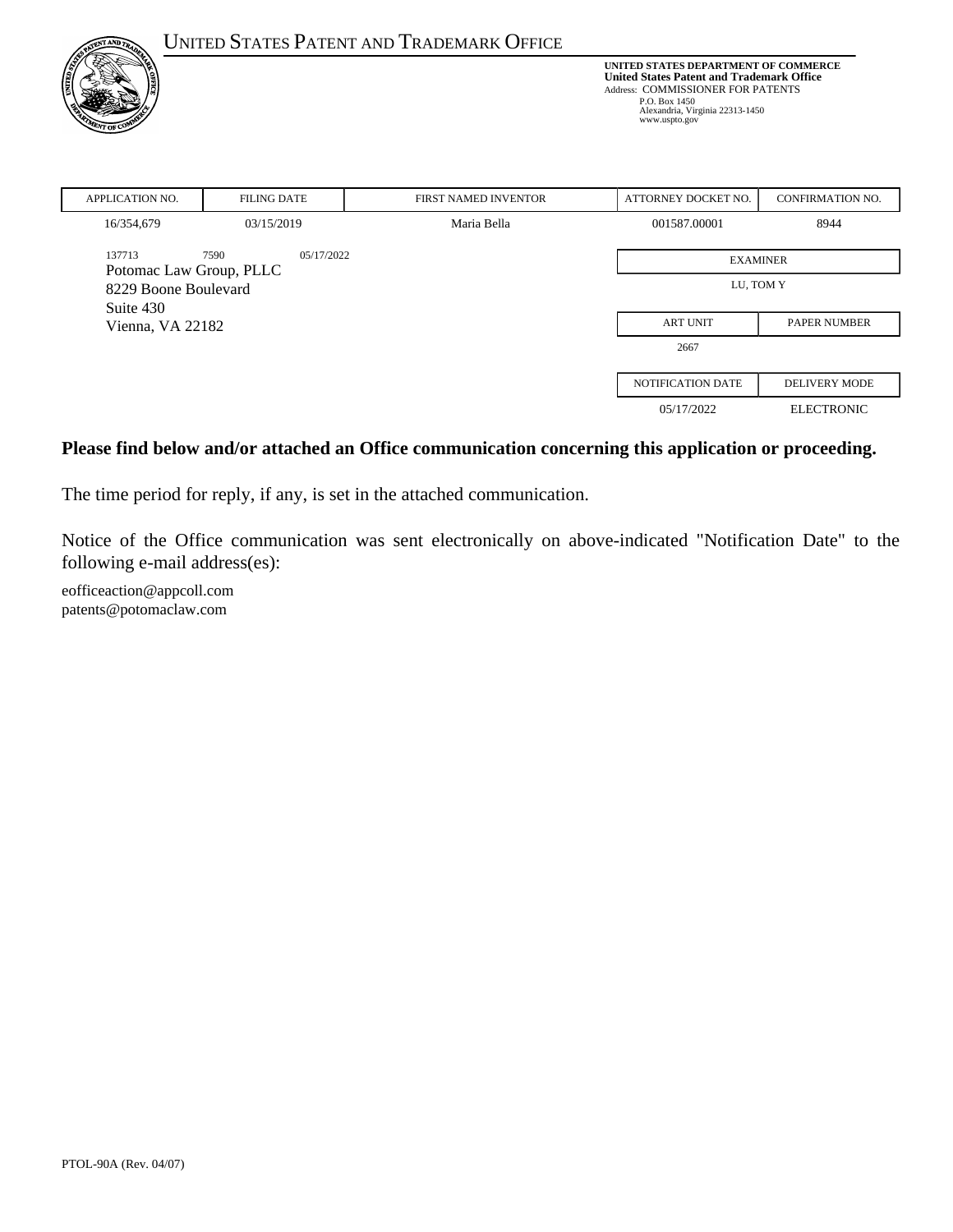UNITED STATES PATENT AND TRADEMARK OFFICE

BEFORE THE PATENT TRIAL AND APPEAL BOARD

*Ex parte* MARIA BELLA

Appeal 2021-002297 Application 16/354,679 Technology Center 2600

Before MICHAEL J. STRAUSS, JAMES B. ARPIN, and CHRISTA P. ZADO, *Administrative Patent Judges.* 

STRAUSS, *Administrative Patent Judge.* 

 $\overline{a}$ 

# DECISION ON APPEAL<sup>1</sup>

# STATEMENT OF THE CASE

Pursuant to 35 U.S.C.  $\S$  134(a), Appellant<sup>2</sup> appeals from the

Examiner's decision to reject claims 1–4 and 6–20. *See* Final Act. 1. Claims

1, 10, and 19 are independent; claim 5 is canceled. Appeal Br. 19–24,

Claims App. We have jurisdiction under 35 U.S.C. § 6(b).

We reverse and enter a new ground of rejection.

<sup>1</sup> We refer to the Specification, filed March 15, 2019 ("Spec."); Final Office Action, mailed April 8, 2020 ("Final Act."); Appeal Brief, filed August 31, 2020 ("Appeal Br."); Examiner's Answer, mailed December 15, 2020 ("Ans."); and Reply Brief, filed February 10, 2021 ("Reply Br.").

<sup>2</sup> Appellant refers to "applicant" as defined in 37 C.F.R.  $\S$  1.42. Appellant identifies the real parties in interest as the named inventor, Maria Bella, and Robson Forensic, Inc. Appeal Br. 1.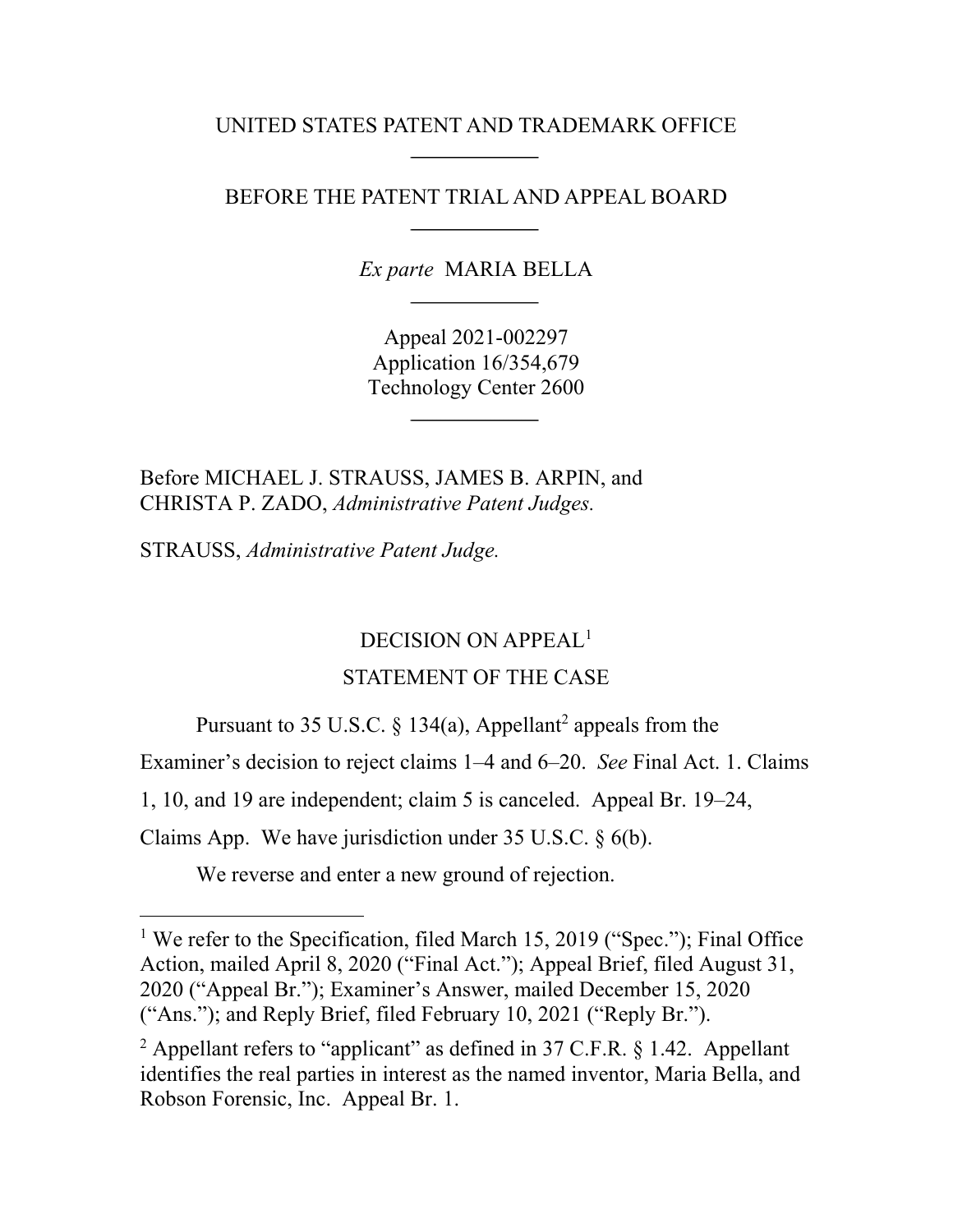Appellant describes the invention as encompassing "[a] method of training a lifeguard to properly view an area of a swimming pool or body of water and recognize a swimmer/bather in distress." Spec., Abstract. Claim 1, reproduced below with bracketed labels added and limitations determined by the Examiner to recite abstract concepts (Final Act. 3) emphasized in italics, is illustrative of the claimed subject matter:

1. A method of facilitating a lifeguard to supervise swimmers/bathers in a swimming pool or body of water and search for a swimmer/bather in distress, the method comprising:

- [(i)] *staff mapping the shape of the swimming pool or body of water including any irregularities that may be present*;
- [(ii)] *the staff determining the number of submersible devices available*;
- [(iii)] *the staff determining the length of the swimming pool or body of water*;
- [(iv)] *the staff determining the width of the swimming pool or body of water*;
- [(v)] *the staff calculating and mapping a grid to determine the positioning of the submersible devices based on the number of submersibles, the length of the swimming pool or body of water, the width of the swimming pool or body of water and the blind spots present*;
- $[(vi)]$  the staff positioning submersible devices on a bottom of the swimming pool or body of water according to the calculated grid, the submersible devices simulate submerged swimmers/bathers, the submersible device comprising;
	- $[(a)]$  a base having a weighted portion with sufficient weight configured to cause the submersible device to sink to a bottom surface of the swimming pool or body of water, the weighted portion of the base configured for maintaining the base and the submersible device at a specific location in the swimming pool or body of water;
	- $[(b)]$  movable members extending from the base, the movable members have less weight than the base,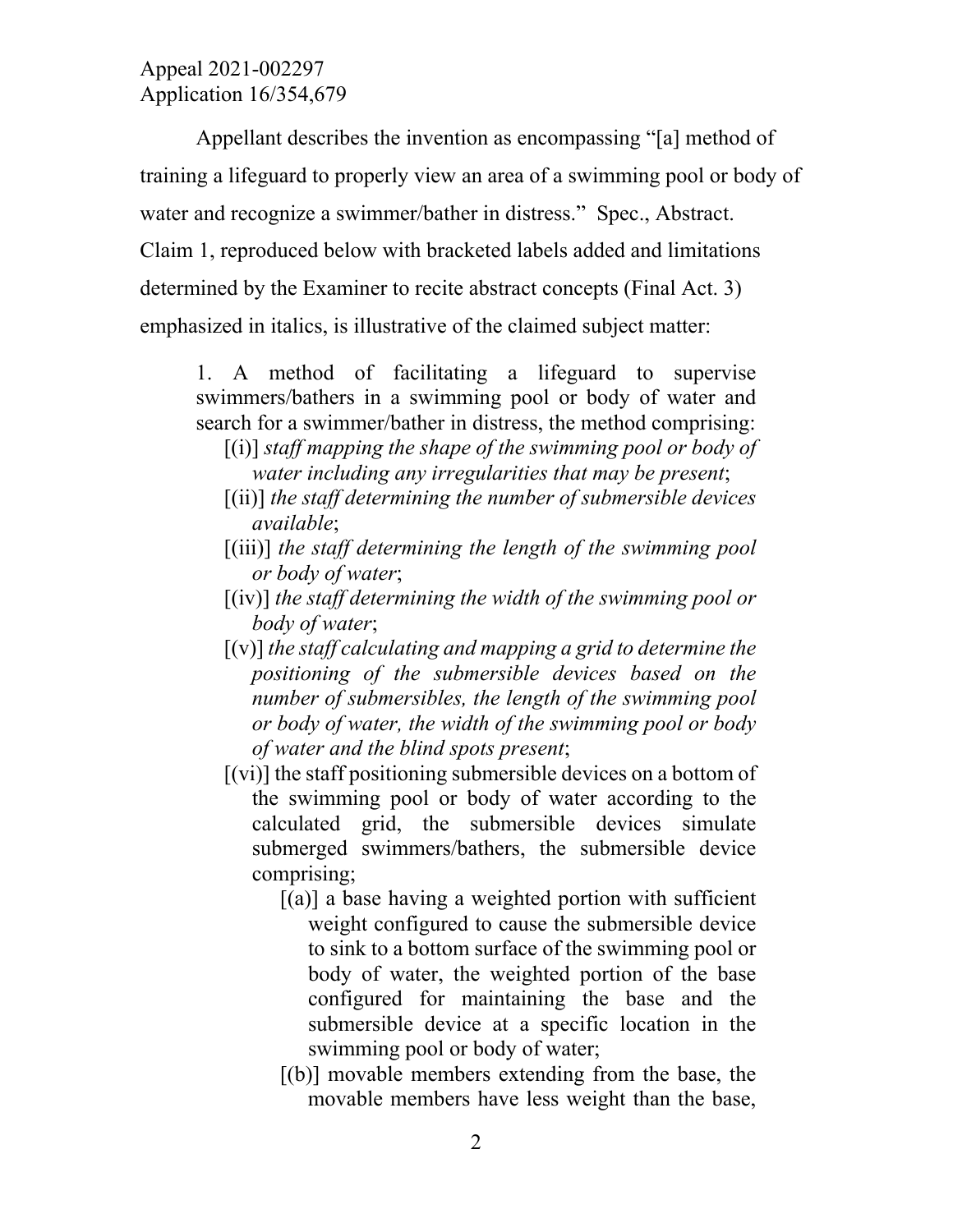the movable members have sufficient buoyancy to move and sway as the current of water in the swimming pool or body of water changes while the base is maintained at the specific location in the swimming pool or body of water;

- $[(c)]$  the submersible device simulates the refracted appearance a human submerged swimmer/bather in the swimming pool or body of water;
- [(vii)] *the lifeguard viewing the submersible devices and counting the number of submersible devices visible in three-dimensions, based on the location of the lifeguard*;
- [(viii)] *the lifeguard viewing the submersible devices and counting the number of submersible devices visible in three-dimensions under varying environmental and swimmer/bather density conditions*;
- $[(ix)]$  wherein viewing the submersible devices arranged across the bottom of the swimming pool or body of water in the grid trains the lifeguard to effectively search every cubic foot of water of an assigned zone in the swimming pool or body of water;
- $[(x)]$  wherein the location of the lifeguard can prevent the lifeguard from being able to view each of the submersible devices in three dimensions, wherein if the lifeguard cannot view all of the submersible devices in threedimensions, the lifeguard is deprived of the ability to determine if the swimmer/bather is in distress throughout the lifeguards entire assigned zone in the swimming pool or body of water;
- $[(xi)]$  wherein failure to recognize the swimmer/bather in distress increases the risk of the swimmer/bather suffering a fatal drowning;
- $[(xii)]$  wherein if all of the submersible devices in the calculated grid are not visible in three-dimensions, management staff must relocate the lifeguard so that all of the submersible devices in the grid are visible to the lifeguard in three-dimensions.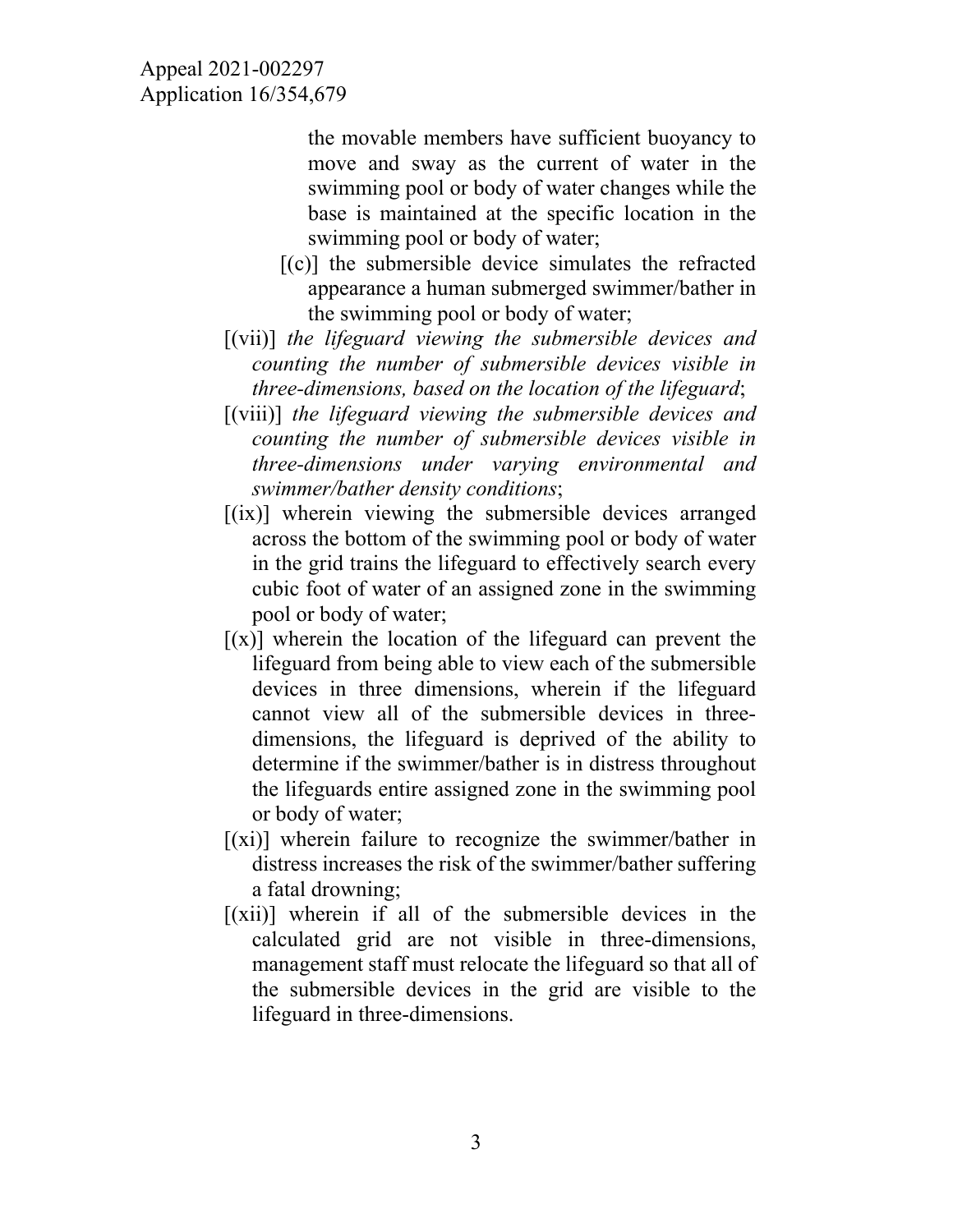l

#### **REJECTION**

Claims 1–4 and 6–20 stand rejected under 35 U.S.C. § 101 as directed to a judicial exception (i.e., an abstract idea), without significantly more. Final Act. 4–5.

#### STANDARD OF REVIEW

We review the appealed rejection for error based upon the issues identified by Appellant, and in light of the contentions and evidence produced thereon. *Ex parte Frye*, 94 USPQ2d 1072, 1075 (BPAI 2010) (precedential). Arguments not made are forfeited.<sup>3</sup>

#### ANALYSIS

Section 101 defines patentable subject matter: "Whoever invents or discovers any new and useful process, machine, manufacture, or composition of matter, or any new and useful improvement thereof, may obtain a patent therefor, subject to the conditions and requirements of this title." 35 U.S.C. § 101. The U.S. Supreme Court, however, has "long held that this provision contains an important implicit exception" that "[l]aws of nature, natural phenomena, and abstract ideas are not patentable." *Mayo Collaborative Servs. v. Prometheus Labs., Inc.*, 566 U.S. 66, 70 (2012) (quotation omitted). "Eligibility under 35 U.S.C. § 101 is a question of law, based on underlying facts." *SAP Am., Inc. v. InvestPic, LLC*, 898 F.3d 1161, 1166 (Fed. Cir. 2018). To determine patentable subject matter, the Court

<sup>3</sup> *See* 37 C.F.R. § 41.37(c)(1)(iv) (2013) ("Except as provided for in §§ 41.41, 41.47 and 41.52, any arguments or authorities not included in the appeal brief will be refused consideration by the Board for purposes of the present appeal.").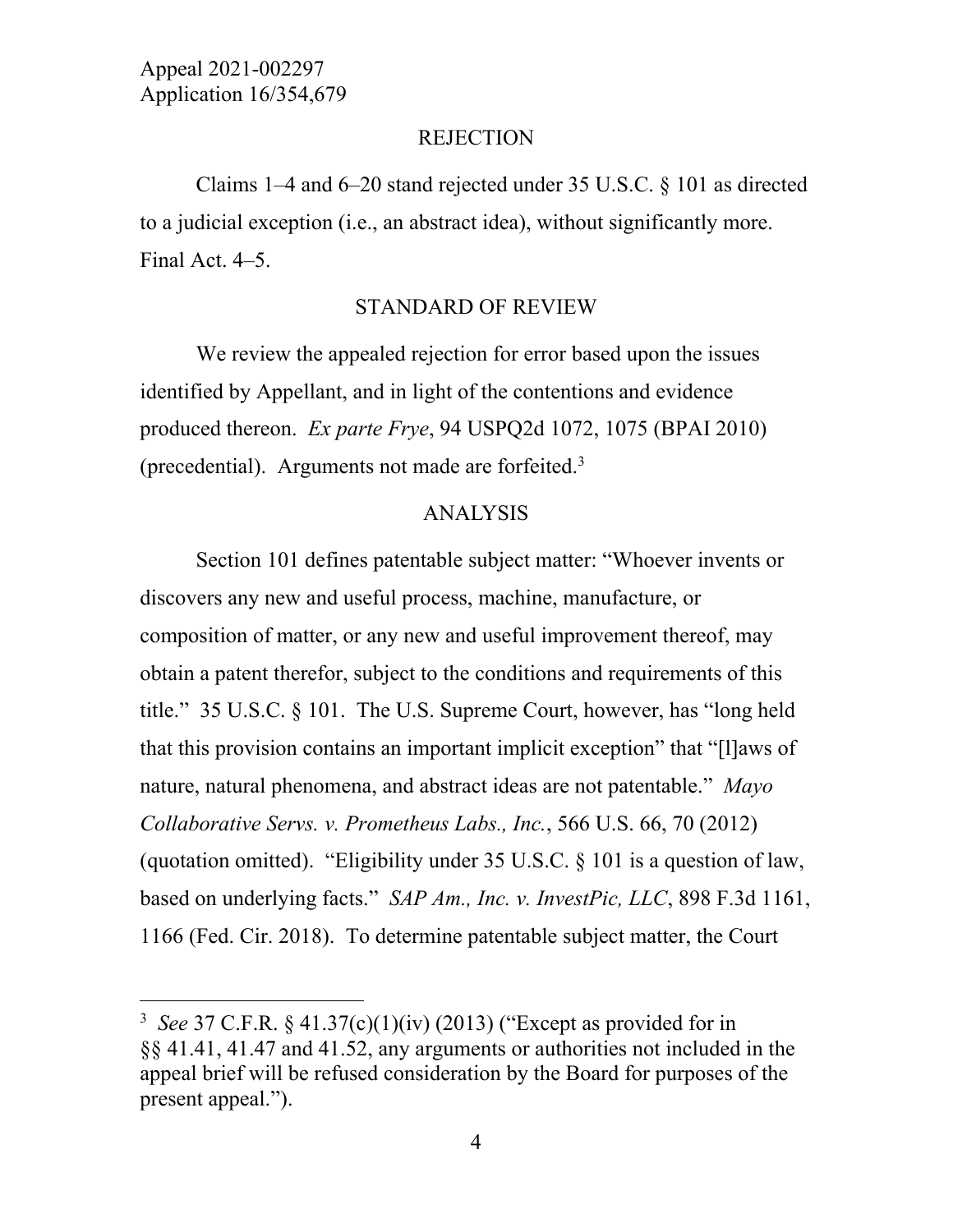has set forth a two-part test.

"First, we determine whether the claims at issue are directed to one of those patent-ineligible concepts" of "laws of nature, natural phenomena, and abstract ideas." *Alice Corp. v. CLS Bank Int'l*, 573 U.S. 208, 217 (2014). "The inquiry often is whether the claims are directed to 'a specific means or method' for improving technology or whether they are simply directed to an abstract end-result." *RecogniCorp, LLC v. Nintendo Co.*, 855 F.3d 1322, 1326 (Fed. Cir. 2017). A court must be cognizant that "all inventions at some level embody, use, reflect, rest upon, or apply laws of nature, natural phenomena, or abstract ideas" (*Mayo*, 566 U.S. at 71), and "describing the claims at . . . a high level of abstraction and untethered from the language of the claims all but ensures that the exceptions to  $\S$  101 swallow the rule." *Enfish, LLC v. Microsoft Corp.*, 822 F.3d 1327, 1337 (Fed. Cir. 2016). Instead, "the claims are considered in their entirety to ascertain whether their character as a whole is directed to excluded subject matter." *Internet Patents Corp. v. Active Network, Inc.*, 790 F.3d 1343, 1346 (Fed. Cir. 2015).

If the claims are directed to an abstract idea or other ineligible concept, then we continue to the second part and "consider the elements of each claim both individually and 'as an ordered combination' to determine whether the additional elements 'transform the nature of the claim' into a patent-eligible application." *Alice*, 573 U.S. at 217 (quoting *Mayo*, 566 U.S. at 79, 78). The Court has "described step two of this analysis as a search for an 'inventive concept'—*i.e.,* an element or combination of elements that is sufficient to ensure that the patent in practice amounts to significantly more than a patent upon the ineligible concept itself." *Id.* at 217–18 (quotation omitted).

5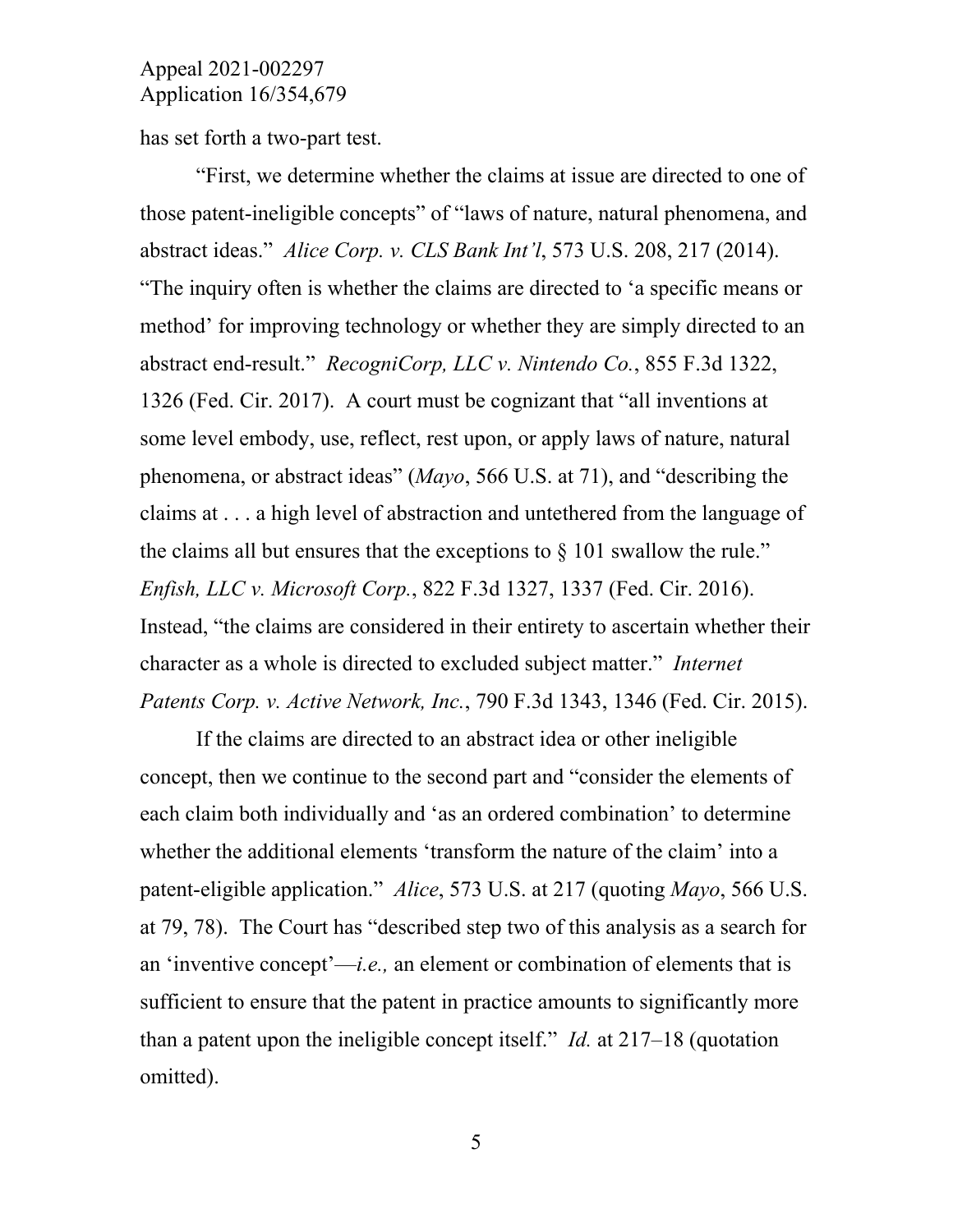The U.S. Patent and Trademark Office has published revised guidance on the application of § 101. USPTO, *2019 Revised Patent Subject Matter Eligibility Guidance*, 84 Fed. Reg. 50 (Jan. 7, 2019) ("Guidance").The Manual of Patent Examining Procedure ("MPEP") incorporates this revised guidance and subsequent updates at Section 2106 (9th ed. Rev. 10.2019, rev. June 2020).<sup>4</sup>

Under Step 2A, the Office first looks to whether the claim recites:

- (1) Prong One: any judicial exceptions, including certain groupings of abstract ideas (i.e., mathematical concepts, certain methods of organizing human activity such as a fundamental economic practice, or mental processes); and
- (2) Prong Two: additional elements that integrate the judicial exception into a practical application (*see* MPEP § 2106.05(a)–(c),  $(e)$ – $(h)$ ).

Only if a claim (1) recites a judicial exception and (2) does not

integrate that exception into a practical application, does the Office then,

under Step 2B, look to whether the claim:

- (3) adds a specific limitation beyond the judicial exception that is not "well-understood, routine, conventional" in the field (*see* MPEP  $§$  2106.05(d)); or
- (4) simply appends well-understood, routine, conventional activities previously known to the industry, specified at a high level of generality, to the judicial exception.

MPEP § 2106.05(d).

 $\overline{a}$ 

The Examiner concludes that claims 1–4 and 6–20 are directed to patent-ineligible subject matter. Final Act. 4. We select independent

<sup>&</sup>lt;sup>4</sup> All references to the MPEP are to the Ninth Edition, Revision 10.2019 (Last Revised June 2020), unless otherwise indicated.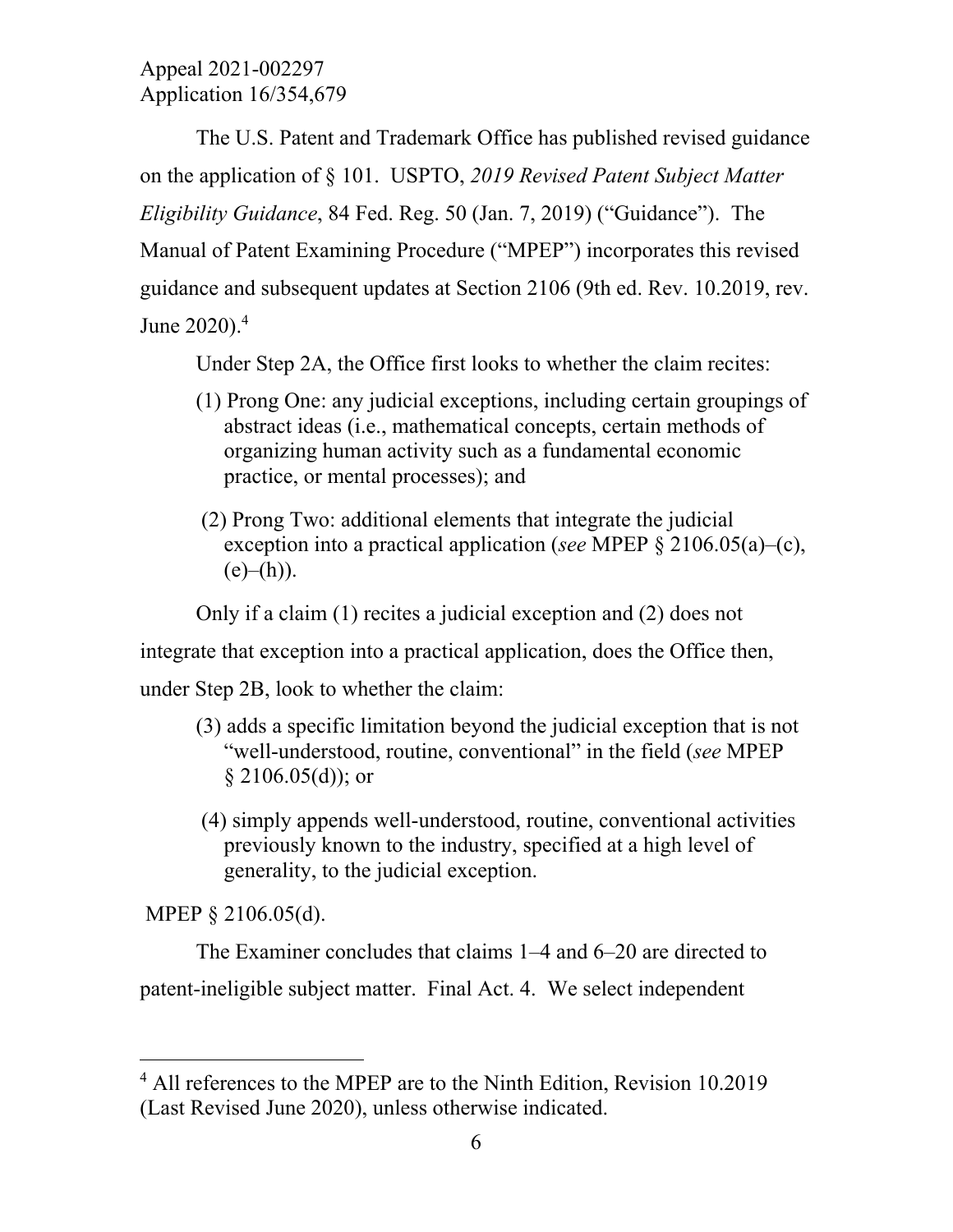claim 1 as representative for this rejection.

Analyzing claim 1 under Step 2A, Prong One, the Examiner determines the mapping, determining, and viewing/observing steps of claim 1's elements (i)–(v), (vii), and (viii) can be performed in the mind and, accordingly, "fall[] within the 'Mental Processes" grouping of abstract ideas." *Id.* at 4*.* Under Prong Two of the analysis, the Examiner finds as follows:

The judicial exception is not integrated into a practical application. In particular, the claims only recite additional elements - positioning submersible devices on the bottom of the swimming pool. Such submersible devices are merely weighted devices with color and buoyancy acted as visual input to the user/viewer; - facilitating a lifeguard if a risk is identified, which is simply a natural human reaction to a drowning at the swimming pool. And the so-called "submersible devices" simply simulate distressed persons. *They are not a machine*, such as a particular computer or processor that would assist the lifeguard to "map", "determine", "calculate", "view" or "analyze" the person in need. Accordingly, these additional elements do not integrate the abstract idea into a practical application because they do not impose any meaningful limits on practicing the abstract idea. Thus, the claims are directed to an abstract idea.

*Id.* at 5.

Appellant contends, "[t]he claimed subject matter, and in particular the submersible devices, are physical rather than being a mere mental process, and thus is not an abstract idea." Appeal Br. 10. Appellant argues as follows:

The specificity of the claim limitations is relevant to the evaluation of several considerations including the use of a particular machine, particular transformation and whether the limitations are mere instructions to apply an exception. If the claim integrates the judicial exception into a practical application based upon evaluation of these considerations, the additional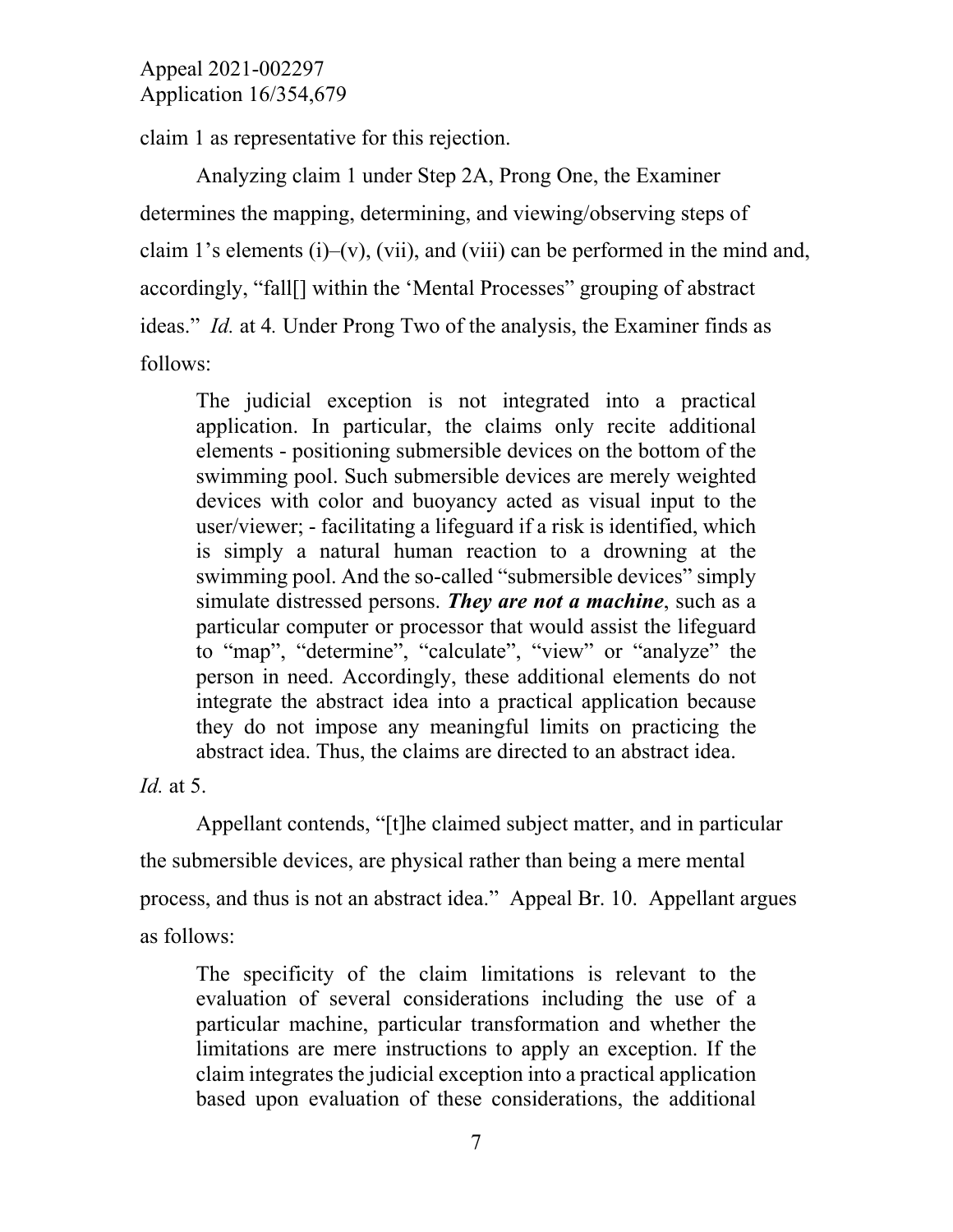limitations impose a meaningful limit on the judicial exception, and the claim is eligible. Claims 1, 10 and 19 add specific limitations beyond the judicial exception that are not wellunderstood, routine or conventional in the field. The use of the submersible devices as claimed is patentably distinct from the prior art.

*Id.* at 12. According to Appellant, "[b]y using the particular submersibles, as specifically recited in the claims, and by calculating and mapping a grid to determine proper position of the submersibles, as claimed and described in the present application, the effectiveness of lifeguard training is enhanced, resulting in less lives being lost." *Id.* at 12–13.

The Examiner responds as follows:

The so called "submersible devices" are simply used to simulate a swimmer in distress (a visual aid), which are not "significantly more" than a simple item (there is no mechanical/computerized interaction between the submersible device and the staff/lifeguard), for example, rubber duckies with weights. In all, the so-called "submersible devices" in the pool have no mechanical/computerized feedback or interaction with the staff or lifeguard. Figure 3 of the specification shows the submersible device. The submersible device can be a piece of plastic (see paragraph 40 of the specification). The [E]xaminer notes even with "submersible devices" as a simulation of a drowning person, the claim invention is still nothing more than a training exercise for a lifeguard responding to a distress situation (human activity) with some mental process.

### Ans. 4–5.

Appellant persuades us of reversible Examiner error. Although the Examiner properly finds that the independent claims recite a judicial exception under Step 2A, Prong One, there is insufficient explanation or findings to support a determination that the additional elements do not integrate the judicial exception into a practical application. Although, as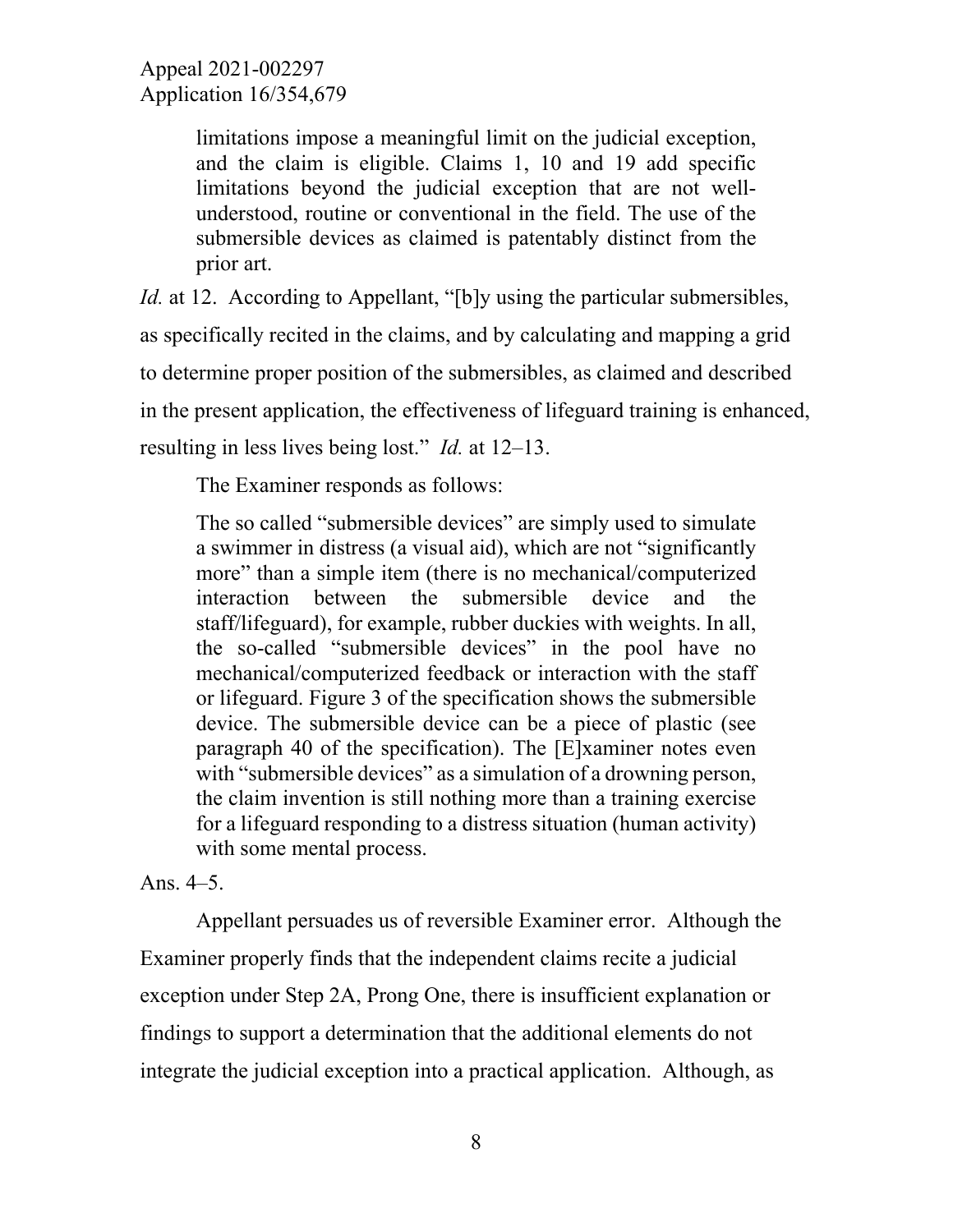noted by the Examiner, the Specification describes that "[t]he submersible device can be a piece of plastic" (Final Act. 4 (citing Spec. ¶ 40)), claim 1 recites specific and not insignificant structure. In particular, we are persuaded the submersible devices are machines within the meaning of 35 U.S.C. 101. *Cf. id.* at 7. Specifically, an applicable definition of a machine is a "concrete thing, consisting of parts, or of certain devices and combination of devices." *Digitech Image Techs. v. Electronics for Imaging*, 758 F.3d 1344, 1348–49 (Fed. Cir. 2014) (quoting *Burr v. Duryee*, 68 U.S. 531, 570 (1863)). The machine category of statutory subject matter under 35 U.S.C. § 101 "includes every mechanical device or combination of mechanical powers and devices to perform some function and produce a certain effect or result." *In re Nuijten*, 500 F.3d 1346, 1355 (Fed. Cir. 2007) (quoting *Corning v. Burden*, 56 U.S. 252, 267 (1854)). Thus, claim 1 recites a particular machine, i.e., the submersible device as claimed.

As explained in the 2019 PEG, the evaluation of Prong Two requires the use of the considerations (e.g. improving technology, effecting a particular treatment or prophylaxis, implementing with a particular machine, etc.) identified by the Supreme Court and the Federal Circuit, to ensure that the claim as a whole "integrates [the] judicial exception into a practical application [that] will apply, rely on, or use the judicial exception in a manner that imposes a meaningful limit on the judicial exception, such that the claim is more than a drafting effort designed to monopolize the judicial exception."64 These considerations are set forth in the 2019 PEG, MPEP 2106.05(a) through (c), and MPEP 2106.05(e) through (h). Note, a specific way of achieving a result is not a stand-alone consideration in Step 2A Prong Two. However, the specificity of the claim limitations is relevant to the evaluation of several considerations including the use of a particular machine, particular transformation and whether the limitations are mere instructions to apply an exception. If the claim integrates the judicial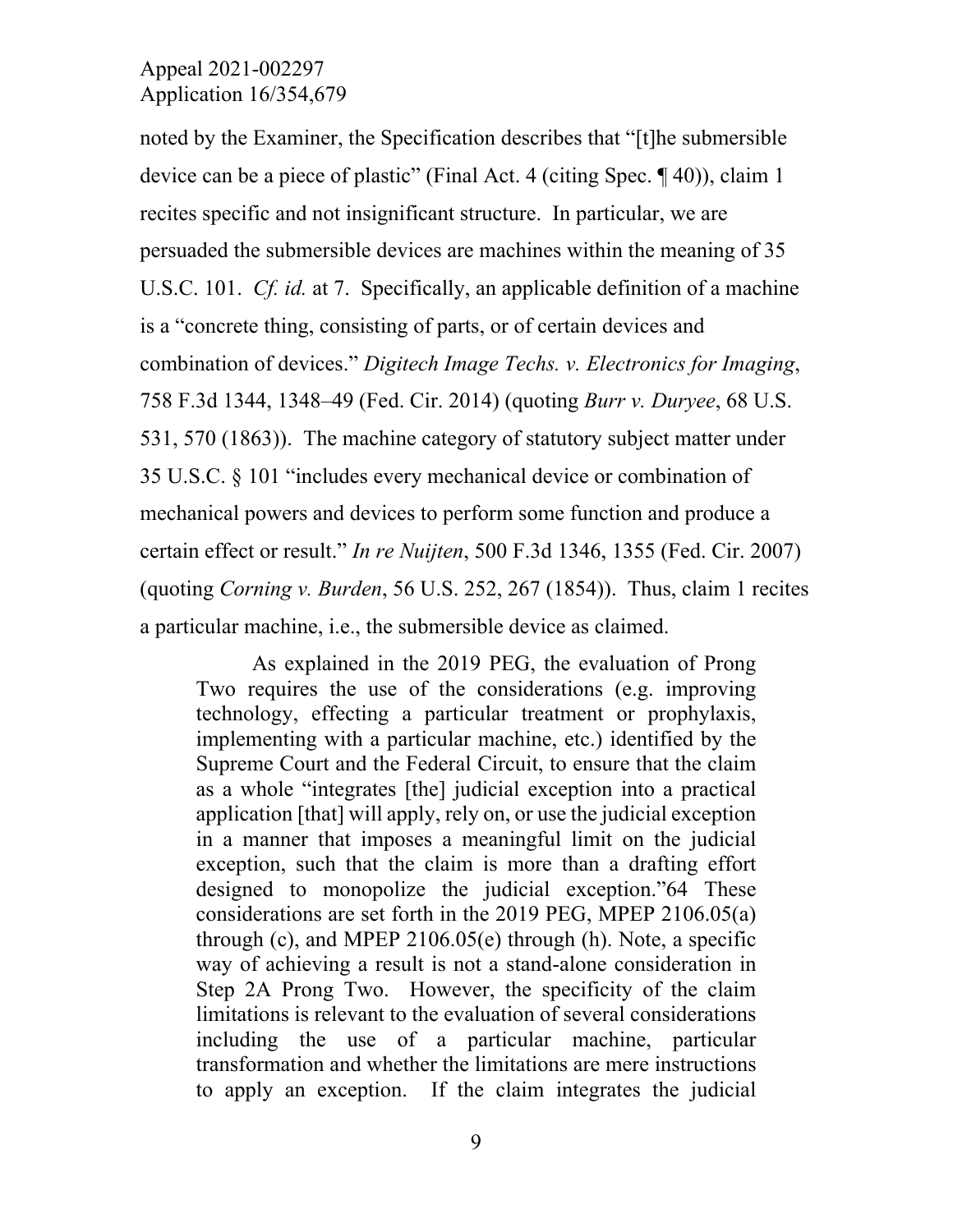exception into a practical application based upon evaluation of these considerations, the additional limitations impose a meaningful limit on the judicial exception, and the claim is eligible at Step 2A.

*October 2019 Update: Subject Matter Eligibility*, 11 (Oct. 17, 2019). Here, the Examiner fails to persuade us that applying the judicial exception by use of a particular machine, i.e., the recited submersible device, does not integrate the judicial exception into a practical application. Therefore, the Examiner fails to show the claim is directed to an abstract idea.

Because, for the reasons discussed above, claim 1 as a whole integrates the recited abstract idea into a practical application of the idea, it is not "directed to" the recited abstract idea and, thus, qualifies as eligible subject matter under  $\S 101$ . Consequently, the Examiner errs in rejecting independent claim 1. Therefore, we do not sustain the rejection of claim 1, and, for the same reasons, we do not sustain the rejection of independent claims 10 and 19, which include similar limitations. We further do not sustain the rejection of dependent claims 2–4, 6–9, 11–18, and 20 which stand with their respective base claim.

#### NEW GROUND OF REJECTION

We enter a new ground of rejection of claims 1–4 and 6–20 under 35 U.S.C. § 112(b) pursuant to our authority under 37 C.F.R. § 41.50(b) for the following reasons.

The following is a quotation of  $35$  U.S.C.  $\frac{12(b)}{b}$ :

**(b) Conclusion**.--The specification shall conclude with one or more claims particularly pointing out and distinctly claiming the subject matter which the inventor or a joint inventor regards as the invention.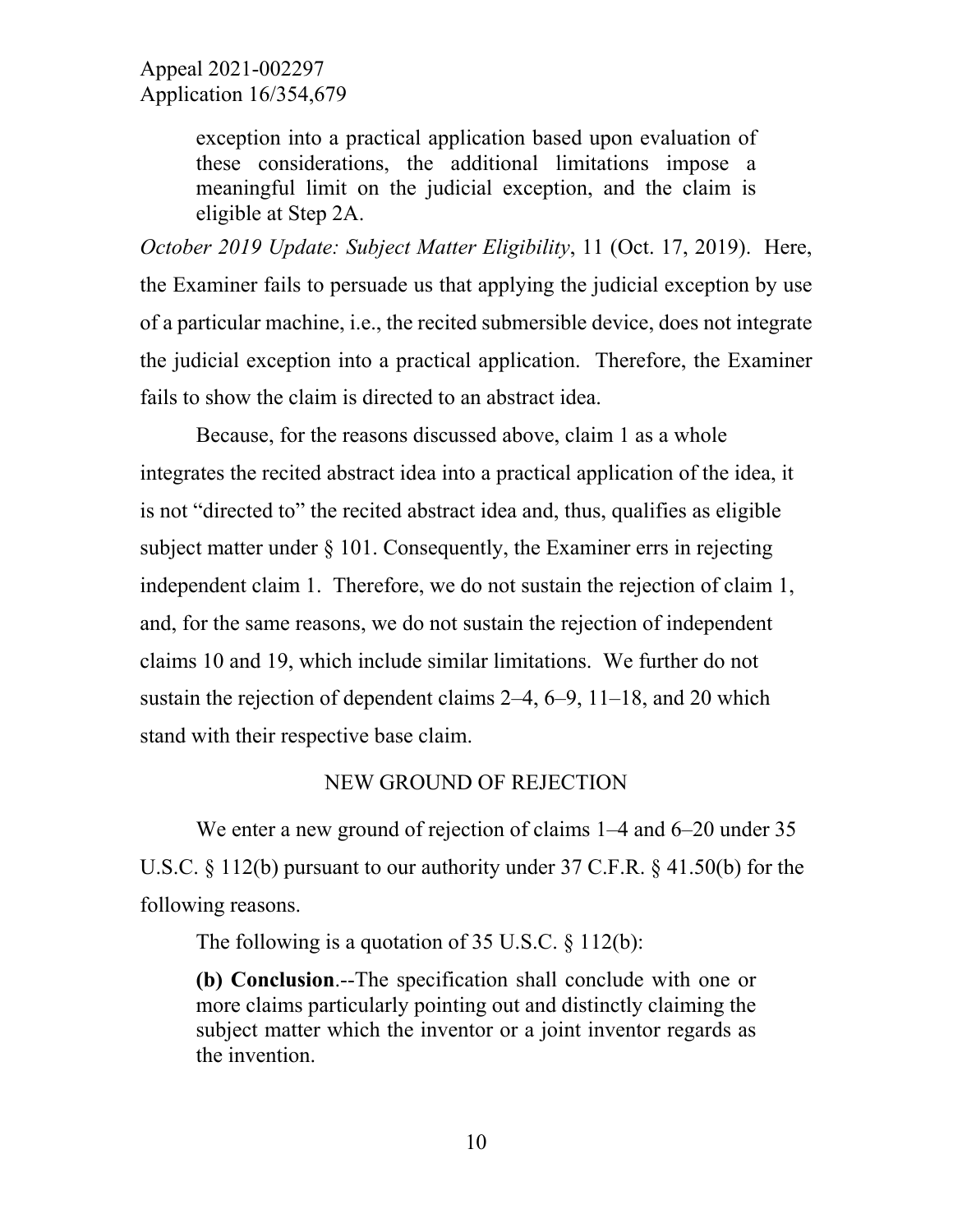Claims 1–4 and  $6-20$  are rejected under 35 U.S.C.  $\frac{112(b)}{b}$  as indefinite for failing to particularly point out and distinctly claim the subject matter which the inventor or a joint inventor regards as the invention.

The test for definiteness is whether "those skilled in the art would understand what is claimed when the claim is read in light of the specification." *Orthokinetics, Inc. v. Safety Travel Chairs, Inc.*, 806 F.2d 1565, 1576 (Fed. Cir. 1986) (citations omitted). "The scope of claim language cannot depend solely on the unrestrained, subjective opinion of a particular individual purportedly practicing the invention." *Datamize, LLC v. Plumtree Software, Inc.*, 417 F.3d 1342, 1350 (Fed. Cir. 2005) (citation omitted).

The Specification provides no workable objective standard for the following limitation of claim 1's element (xi): "wherein failure to recognize the swimmer/bather in distress increases the risk of the swimmer/bather suffering a fatal drowning." For example, the Specification does not describe how to determine the risk of a swimmer/bather suffering a fatal drowning. Absent such metric, the limitation represents a subjective opinion that renders the limitation and, therefore, claim 1 indefinite. Because independent claims 10 and 19 include similar language reciting a risk of a swimmer/bather in distress suffering a fatal drowning, these claims are likewise indefinite.

Furthermore, our reviewing court has held that a claim is "indefinite when it contains words or phrases whose meaning is unclear." *In re Packard*, 751 F.3d 1307, 1310 (Fed. Cir. 2014) (per curiam). Moreover, when a claim is amenable to two or more plausible claim constructions, the claim is indefinite for failing to particularly point out and distinctly claim the

11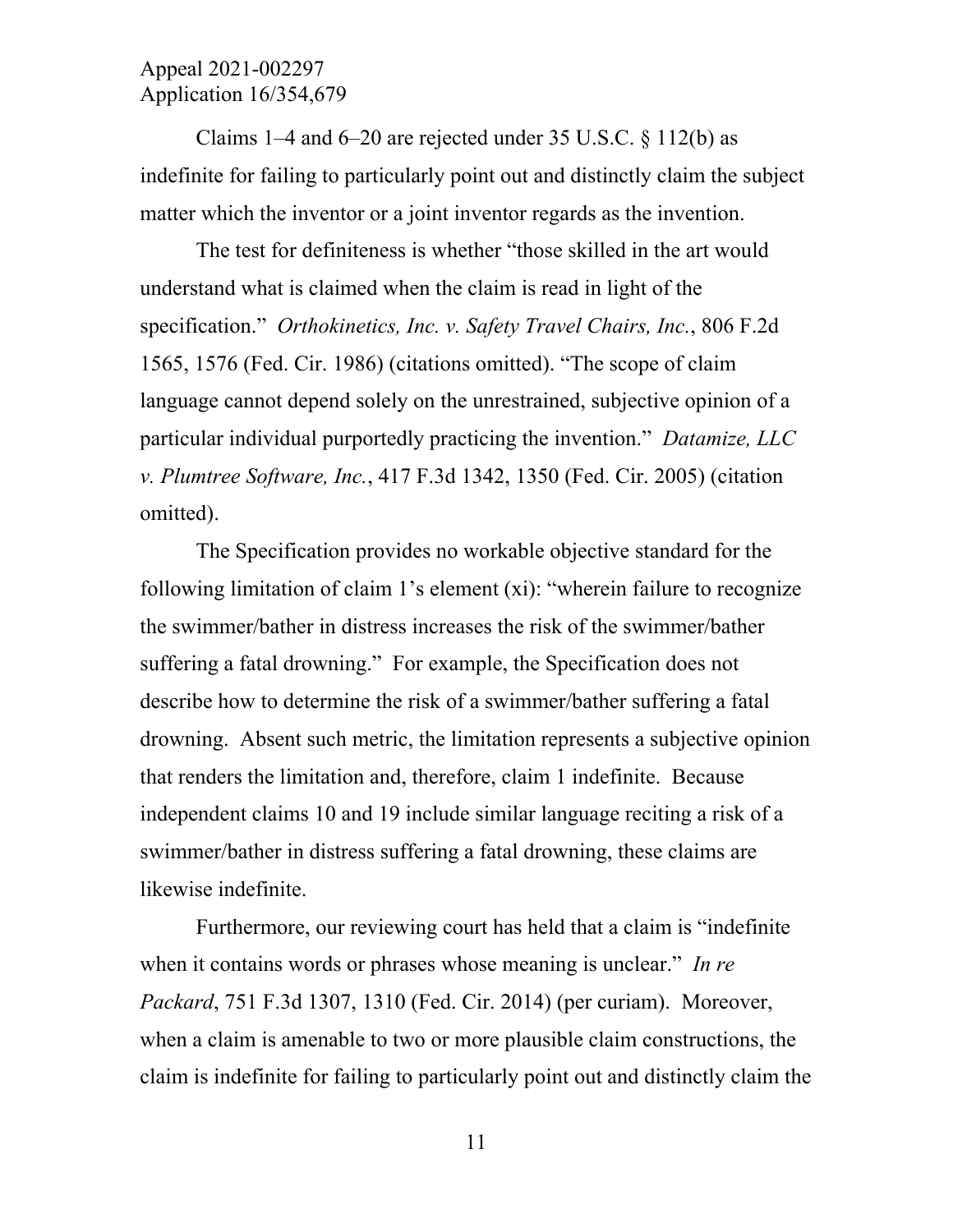subject matter that an applicant considers to be the invention. *See Ex parte Miyazaki*, 89 USPQ2d 1207, 1211 (BPAI 2008).

Here, the Specification does not explain what is meant by the limitation of claim 1's element (xii) reciting "wherein if all of the submersible devices in the calculated grid are not visible in threedimensions, *management staff must relocate the lifeguard* so that all of the submersible devices in the grid are visible to the lifeguard in threedimensions" (emphasis added). In particular, it is unclear whether, upon satisfaction of the stated condition (i.e., "all of the submersible devices in the calculated grid are not visible in three-dimensions") if the staff merely is informed of a requirement to relocate the lifeguard *or* if claim 1 includes a step of actually relocating the lifeguard to satisfy the recited desired condition that "all of the submersible devices in the grid are visible to the lifeguard in three-dimensions." Thus, because of this claim language, claim 1 is subject to more than one plausible interpretation and, therefore, is indefinite.

Accordingly, pursuant to our authority under 37 C.F.R. § 41.50(b), we enter a new ground of rejection under 35 U.S.C. § 112(b) of independent claims 1, 10, and 19 as indefinite for failing to particularly point out and distinctly claim the subject matter which the inventor or a joint inventor regards as the invention. We further enter a new ground of rejection under 35 U.S.C. § 112(b) of dependent claims 2–4, 6–9, 11–18, and 20 which are indefinite by virtue of dependency from their respective base claims.

#### **CONCLUSION**

We reverse the Examiner's rejection of claims 1–4 and 6–20 under 35 U.S.C.  $\&$  101 as directed to a judicial exception.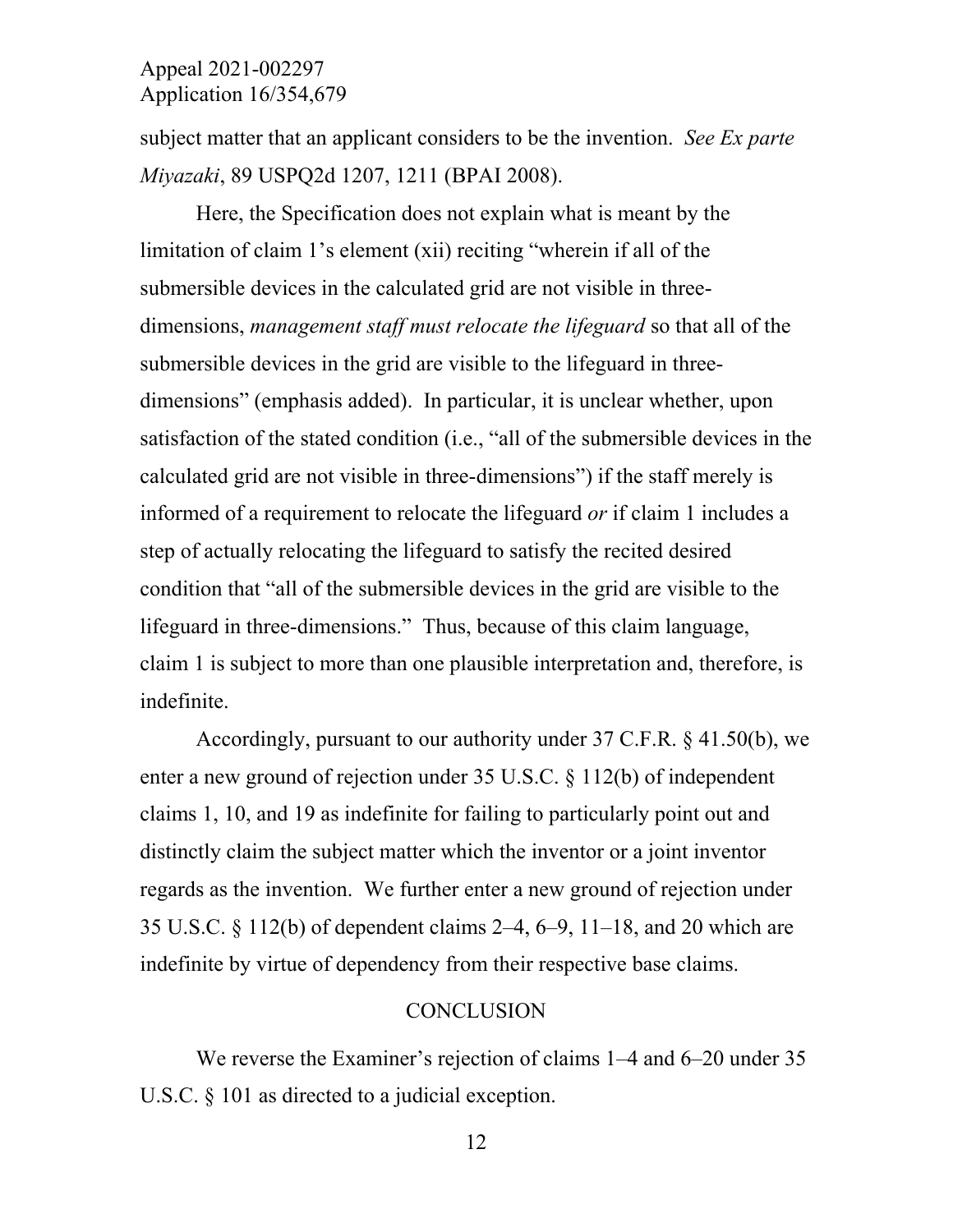Pursuant to our discretionary authority under 37 C.F.R. § 41.50(b), we newly reject claims 1–4, 6–20 under 35 U.S.C. § 112(b) as indefinite for failing to particularly point out and distinctly claim the subject matter which the inventor or a joint inventor regards as the invention.

### DECISION SUMMARY

In summary:

| <b>Claims</b>        | $\vert$ 35 U.S.C. | Reference(s)/Basis | <b>Affirmed Reversed</b> |                 | <b>New</b> |
|----------------------|-------------------|--------------------|--------------------------|-----------------|------------|
| <b>Rejected</b>      |                   |                    |                          |                 | Ground     |
| $ 1-4, 6-20 101$     |                   | Eligibility        |                          |                 |            |
|                      |                   |                    |                          | $1-4, 6-$<br>20 |            |
| $ 1-4, 6-20 112(b) $ |                   | Indefiniteness     |                          |                 | $1-4, 6-$  |
|                      |                   |                    |                          |                 | 20         |
| <b>Overall</b>       |                   |                    |                          |                 |            |
| <b>Outcome</b>       |                   |                    |                          | $1-4, 6-$<br>20 | 20         |

### TIME PERIOD FOR RESPONSE

This Decision contains a new ground of rejection pursuant to 37 C.F.R. § 41.50(b). 37 C.F.R. § 41.50(b) provides "[a] new ground of rejection pursuant to this paragraph shall not be considered final for judicial review."

 37 C.F.R. § 41.50(b) also provides that the Appellant, WITHIN TWO MONTHS FROM THE DATE OF THE DECISION, must exercise one of the following two options with respect to the new ground of rejection to avoid termination of the appeal as to the rejected claims:

(1) *Reopen prosecution*. Submit an appropriate amendment of the claims so rejected or new Evidence relating to the claims so rejected, or both, and have the matter reconsidered by the examiner, in which event the proceeding will be remanded to the examiner. . . .